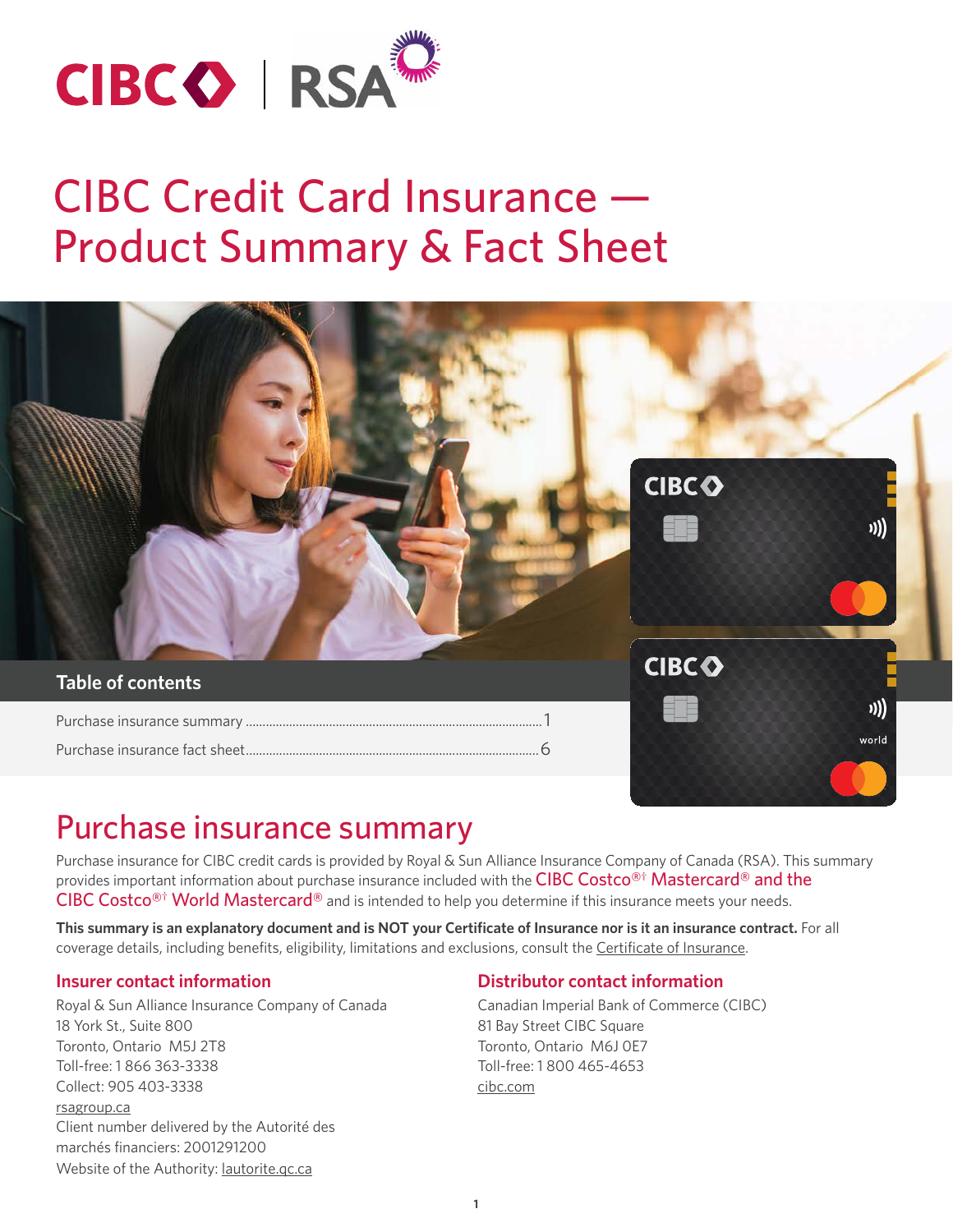## **1. What coverages are included?**

*The following is an overview of available coverages:*

| Coverage                                                                                                                                                                                      | <b>Description</b>                                                                                          | <b>Coverage Maximums</b>                         |  |  |
|-----------------------------------------------------------------------------------------------------------------------------------------------------------------------------------------------|-------------------------------------------------------------------------------------------------------------|--------------------------------------------------|--|--|
| <b>Purchase Security &amp;</b><br><b>Extended Warranty</b>                                                                                                                                    | For most new personal items:                                                                                | \$60,000 per cardholder for all CIBC cards held  |  |  |
|                                                                                                                                                                                               | • covers loss, theft or damage occurring within<br>90 days following the date of purchase                   | by a cardholder                                  |  |  |
|                                                                                                                                                                                               | • doubles the manufacturer's warranty duration<br>up to a maximum of one additional year                    |                                                  |  |  |
| <b>Mobile Device</b>                                                                                                                                                                          | Offers compensation in case of loss, theft or<br>accidental damage to a cell phone, smartphone<br>or tablet | Up to \$1,000 per occurrence, per insured person |  |  |
| Certain fees or expenses must be charged to the credit card account, in full or at least in part, to be covered.<br>Refer to the Certificate of Insurance for each coverage for full details. |                                                                                                             |                                                  |  |  |

You can find all information concerning what types of situations, items and costs are covered in the [Certificate of Insurance](https://www.cibc.com/content/dam/cibc-public-assets/personal-banking/credit-cards/all-credit-cards/costco/documents/cibc-costco-ins-cert-en.pdf) for each coverage under the section titled "What are you covered for and what are your benefits?".

## **2. What's not covered?**

We may deny your claim because of exclusions, limitations and reductions. Below is a summary of some circumstances and items that are not covered. **This is not a complete list.** Consult the sections titled "Conditions that may limit your coverage" and "What are you not covered for?" in the [Certificate of Insurance](https://www.cibc.com/content/dam/cibc-public-assets/personal-banking/credit-cards/all-credit-cards/costco/documents/cibc-costco-ins-cert-en.pdf) for each coverage to see a complete list of exclusions, limitations and reductions.



No benefits are payable in the following circumstances:

#### **Concerning purchase insurance in general:**

- If the insurance is not in effect at the time the event occurs.
- If you do not submit the insurance claim form or supporting documents that we ask of you and that are required to process your request, within the applicable time limit.
- If you do not get expenses related to repair services or replacement of purchased items approved in advance by us.

#### **Limitation**

- Benefits payable by us will be reduced by any amount reimbursed by another entity or insurer.

| <b>Purchase Security</b> | Items not covered<br>- animals, living plants or perishable products and consumables<br>- traveller's cheques, any type of currency, cash, tickets, rare or precious coins, art objects<br>- refurbished items (except by the manufacturer)<br>- jewellery stolen from baggage not hand carried unless entire baggage is stolen |
|--------------------------|---------------------------------------------------------------------------------------------------------------------------------------------------------------------------------------------------------------------------------------------------------------------------------------------------------------------------------|
| <b>Extended Warranty</b> | <b>Circumstances not covered</b><br>- services, dealer and assembler warranties and improper alteration or installation<br>- any repair or replacement not covered under the manufacturer's warranty                                                                                                                            |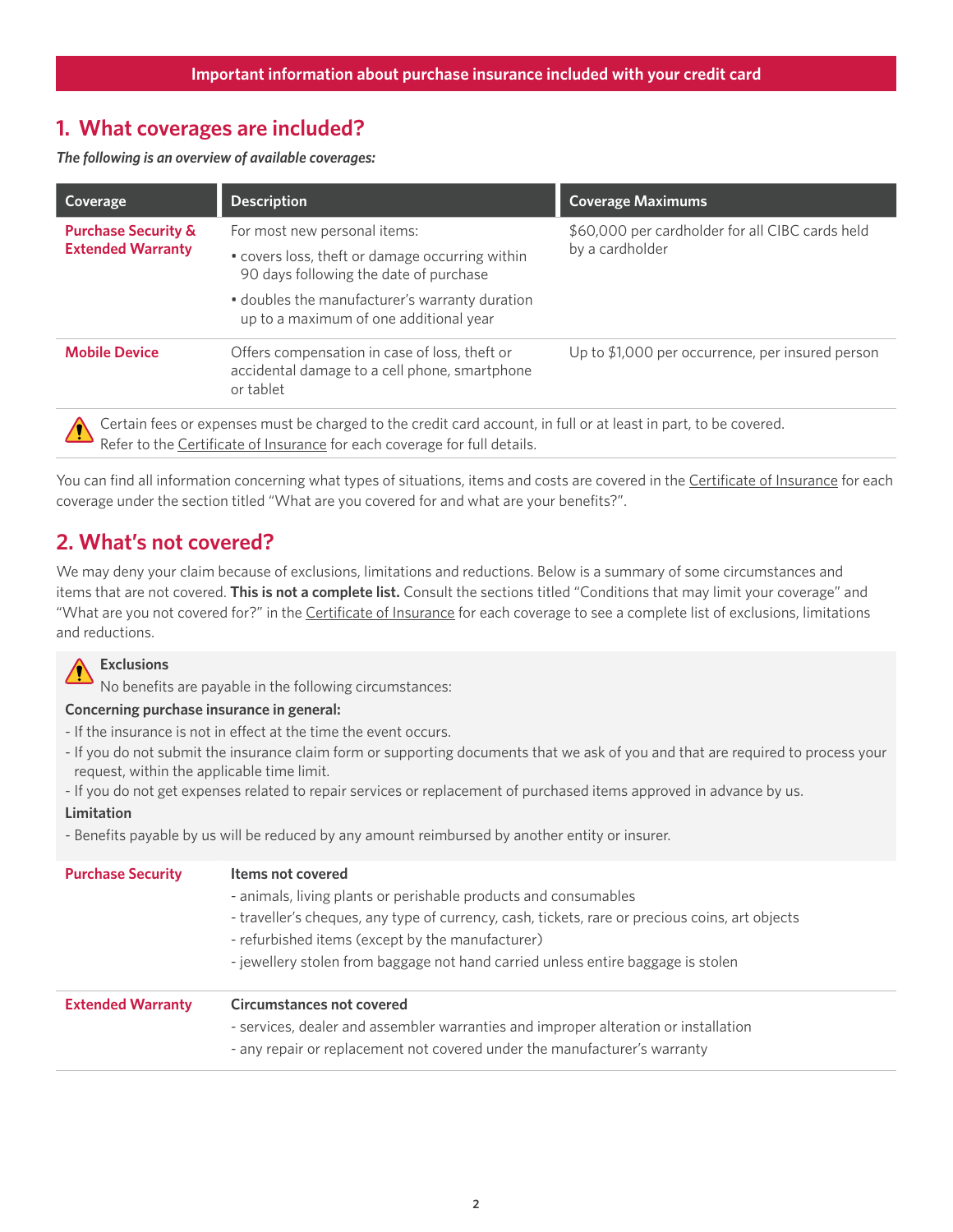| <b>Purchase Security &amp;</b><br><b>Extended Warranty</b> | Items not covered<br>- all motorized vehicles and their parts and accessories<br>- used and pre-owned items<br>- items purchased by or for use by a business                                                                                                                                                                                                                                                                                                                                                                                                                                                                                                                                                                                                                                                 |
|------------------------------------------------------------|--------------------------------------------------------------------------------------------------------------------------------------------------------------------------------------------------------------------------------------------------------------------------------------------------------------------------------------------------------------------------------------------------------------------------------------------------------------------------------------------------------------------------------------------------------------------------------------------------------------------------------------------------------------------------------------------------------------------------------------------------------------------------------------------------------------|
|                                                            | <b>Circumstances not covered</b><br>- normal wear and tear, normal course of play<br>- fraud, confiscation by authorities, war, negligence, misuse and abuse, intentional acts or omissions<br>- inherent product defect<br>- flood, earthquake or mysterious disappearance                                                                                                                                                                                                                                                                                                                                                                                                                                                                                                                                  |
| <b>Mobile Device</b>                                       | Items not covered<br>- accessories, laptops and batteries<br>- devices purchased for resale or by, or for, a business<br>- used, previously owned, or refurbished (except by the manufacturer) devices<br>- devices that have been modified from their original state<br>- devices being shipped or devices stolen from baggage<br><b>Circumstances not covered</b><br>- normal wear and tear or cosmetic damage that does not affect functionality<br>- inherent product defects or catastrophic damage beyond repair<br>- power surges, artificially generated electrical currents or electrical irregularities<br>- fraud, confiscation by authorities, illegal activities, theft or intentional criminal acts by the cardholder<br>or a family member<br>- flood, earthquake or mysterious disappearance |
|                                                            |                                                                                                                                                                                                                                                                                                                                                                                                                                                                                                                                                                                                                                                                                                                                                                                                              |

### **3. Who can be covered?**

To be eligible for coverage, **you must be a resident of Canada**, and the primary cardholder or an authorized user of the account.

## **4. When does the insurance start and end?**

#### **Start**

The insurance becomes available when you activate your credit card.

#### **End**

- The insurance ends on the earlier of:
- the date the credit card account is cancelled or closed by CIBC
- the date the credit card account is closed at the request of the primary cardholder
- the date the credit card account is no longer in good standing
- the date the insurance is cancelled or suspended by CIBC

(advance notice will be sent to the primary cardholder at least 90 days prior)

For all details concerning the duration of insurance, consult the section titled "When does coverage begin and end?" of the [Certificate of Insurance](https://www.cibc.com/content/dam/cibc-public-assets/personal-banking/credit-cards/all-credit-cards/costco/documents/cibc-costco-ins-cert-en.pdf) for each coverage.

## **5. How much does the insurance cost?**

This insurance is included with your credit card. There are no separate fees, premiums or expenses.

## **6. What if I provide inaccurate information?**

You must always provide accurate information we deem necessary. We may refuse your claim if we obtain, as part of a claim or at any other time during the duration of the insurance, any information that differs from the information you previously provided. We may also cancel your insurance retroactively to its start date.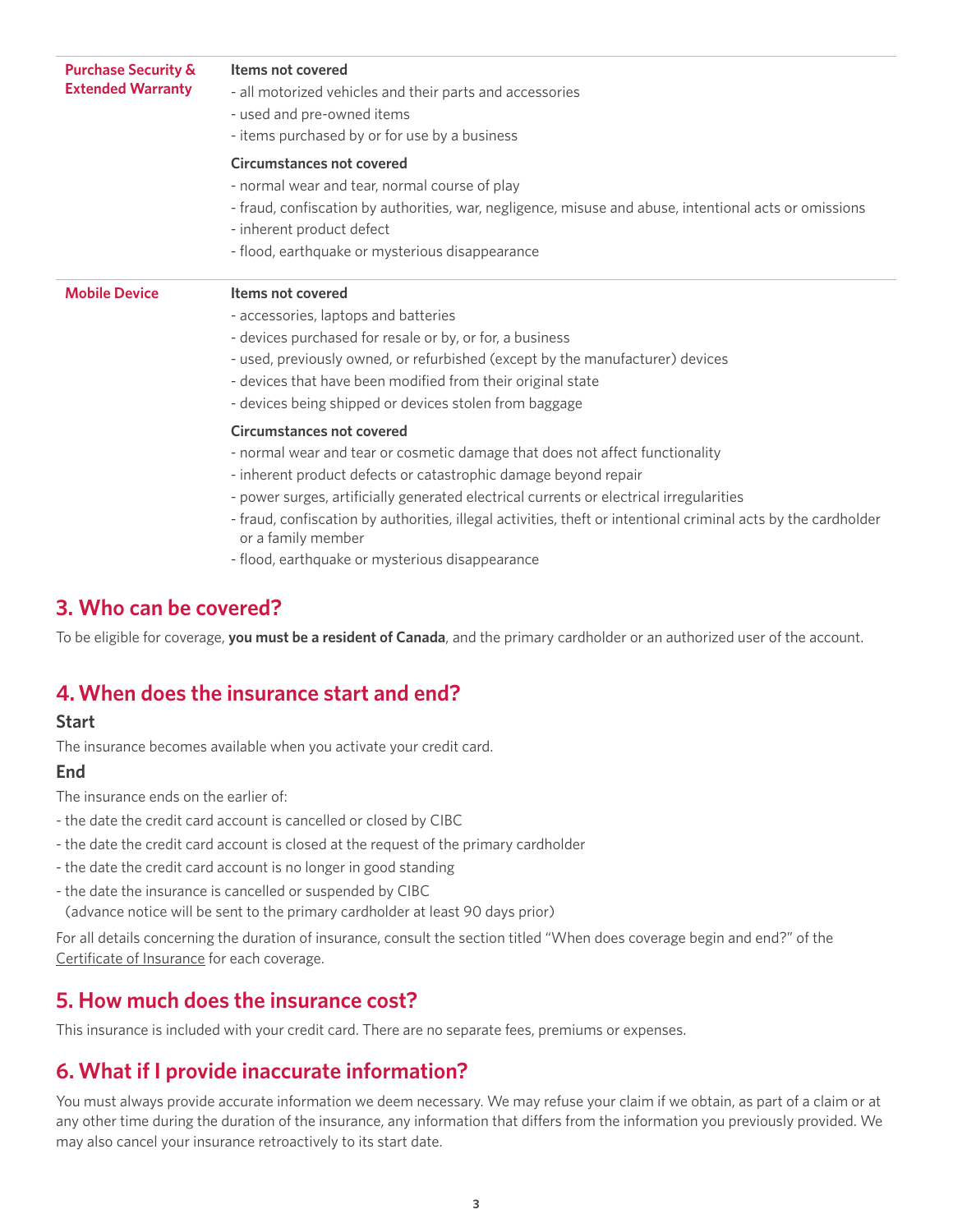## **7. What if I want to cancel?**

You have the right to rescind this insurance product within 10 days of activating your credit card. Please note that this insurance product is embedded and any cancellation of insurance may require the cancellation of your card. Contact CIBC (the Distributor) for assistance and refer to the "Notice of rescission of an insurance contract" at the end of this summary.

## **8. How do I file a claim and what are the applicable timeframes?**

Here's how to file an insurance claim:

As soon as the event occurs, call 1 866 363-3338 or 905 403-3338 (collect calls accepted) or visit [cibccentre.rsagroup.ca](http://cibccentre.rsagroup.ca).

You will be given instructions on how to file a claim.

#### **Timeframe to submit claim forms and supporting documents**

Fill out the claim form that you will receive and return it as instructed, along with all the necessary documents, within 90 days of the event that led to the claim.

We will notify you of our decision following review of your application and, if applicable, we will pay the benefit within 60 days of receiving all the requested documents.

#### **What if I disagree with a decision made regarding my claim?**

Contact the Customer Experience Team:

#### **RSA Travel Insurance Inc.**

137 Venture Run, Suite 300 Dartmouth, NS B3B 0L9 Telephone: 1 888 877-1710 Email: [infocanada@rsagroup.ca](mailto:infocanada@rsagroup.ca) Website : [https://www.rsagroup.ca/complaint-procedures](https://www.rsatravelinsurance.com/complaint-procedures)

A Customer Experience Agent will speak with you to obtain relevant information and assign your file to a Customer Relations Representative who will contact you, conduct a thorough review of your file and provide you with a response within 15 business days.

If you remain unhappy with the response, the Customer Relations Representative can provide you with information on how you can escalate your complaint to the Ombudsman's Office. A written response is usually completed within 30 business days. You will be updated on the progress of your complaint if more time is required.

If you are still not satisfied with the outcome, you may ask that a copy of the complaint file be forwarded to the **Autorité des marchés financiers**:

#### **Quebec City** Place de la Cité, tour Cominar 2640, boul. Laurier, bureau 400 Québec (Québec) G1V 5C1

Telephone: 418 525-0337 Fax: 418 525-9512

**Montreal** 800, square Victoria, 4e étage C.P. 246, Place Victoria Montréal (Québec) H4Z 1G3 Telephone: 514 395-0337 Fax: 514 873-3090

Toll-free: 1 877 525-0337 Email: [information@lautorite.qc.ca](mailto:information@lautorite.qc.ca) Website: <https://lautorite.qc.ca/en/general-public/contact-us>

You must comply with the time limits imposed by law if you wish to bring a proceeding or any other action against the insurer.

**We're here to help you. For any questions, call 1 866 363-3338 or 905 403-3338.**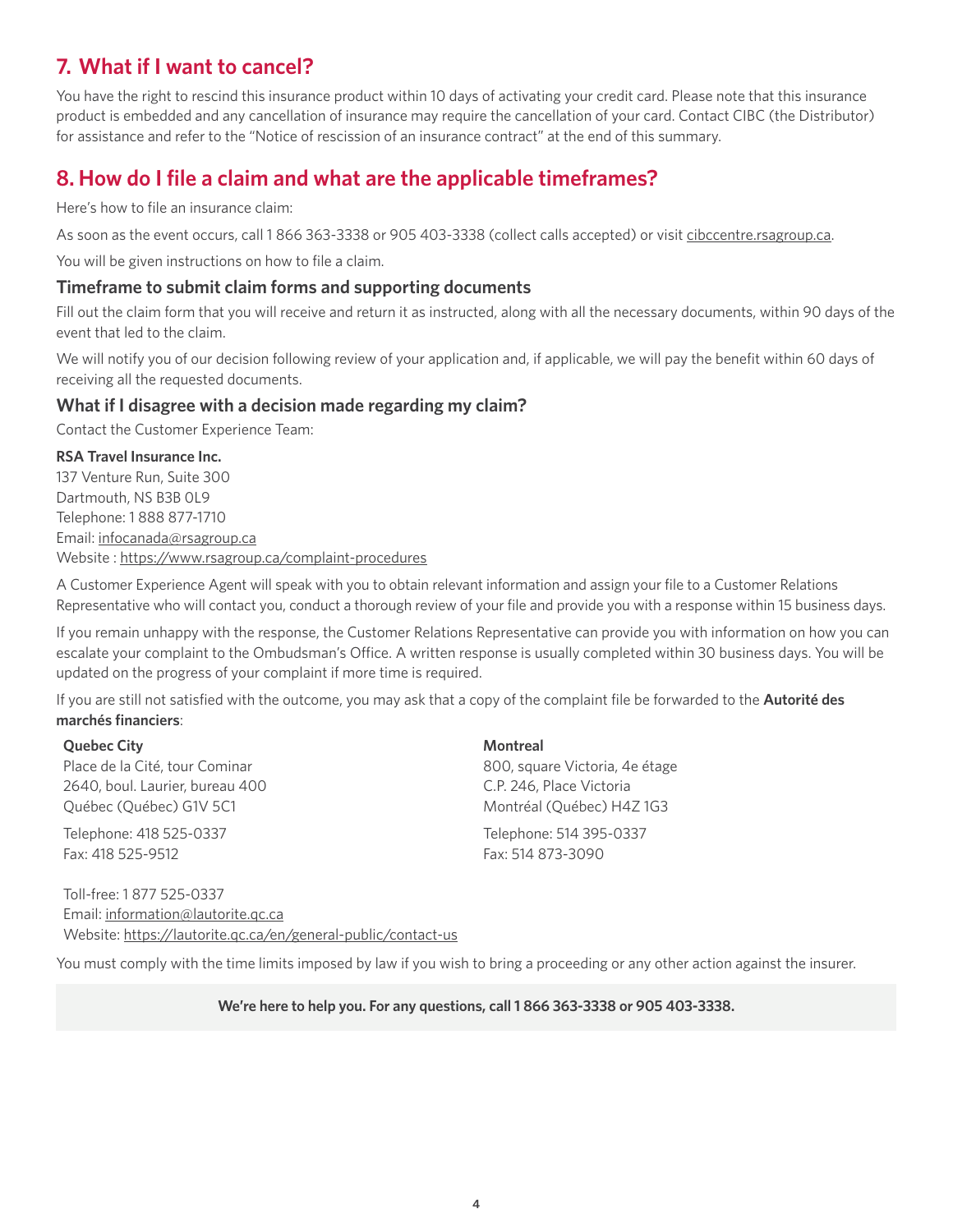### <span id="page-4-0"></span>**NOTICE OF RESCISSION OF AN INSURANCE CONTRACT**

#### **Notice given by a distributor**

Section 440 of the Act respecting the distribution of financial products and services [\(chapter D-9.2](http://legisquebec.gouv.qc.ca/en/document/cs/D-9.2))

#### **The Act respecting the distribution of financial products and services gives you important rights.**

The Act allows you to rescind an insurance contract, **without penalty**, within 10 days of the date on which it is signed. However, the insurer may grant you a longer period.

To rescind the contract, you must give the insurer notice, within that time, by registered mail or any other means that allows you to obtain an acknowledgement of receipt.

Despite the rescission of the insurance contract, the first contract entered into will remain in force. Caution, it is possible that you may lose advantageous conditions as a result of this insurance contract; contact your distributor or consult your contract.

After the expiry of the applicable time, you may rescind the insurance contract at any time; however, penalties may apply.

For further information, contact the Autorité des marchés financiers at 1-877-525-0337 or visit [www.lautorite.qc.ca.](https://lautorite.qc.ca/en/general-public)

#### **Notice of rescission of an insurance contract**

| Send to: Royal & Sun Alliance Insurance Company of Canada<br>18 York St., Suite 800<br>Toronto, Ontario M5J 2T8 |                       |  |
|-----------------------------------------------------------------------------------------------------------------|-----------------------|--|
|                                                                                                                 |                       |  |
| Pursuant to section 441 of the Act respecting the distribution of financial products and services,              |                       |  |
|                                                                                                                 |                       |  |
|                                                                                                                 |                       |  |
|                                                                                                                 |                       |  |
| (name of client)                                                                                                |                       |  |
|                                                                                                                 | (signature of client) |  |

These insurance products are underwritten by Royal & Sun Alliance Insurance Company of Canada.

- © 2022 Royal & Sun Alliance Insurance Company of Canada. All rights reserved. ®RSA, RSA & Design and related words and logos are trademarks and the property of RSA Insurance Group Limited, licensed for use by Royal & Sun Alliance Insurance Company of Canada.
- The Contactless Indicator is a trademark of EMV Co, LLC.

The CIBC logo is a trademark of CIBC. All other trademarks are owned by CIBC or related entities.

<sup>®&</sup>lt;sup>†</sup> Registered trademark of Price Costco International, Inc. used under license.

<sup>®</sup> Mastercard, World Mastercard and the circles design are registered trademarks of Mastercard International Incorporated.